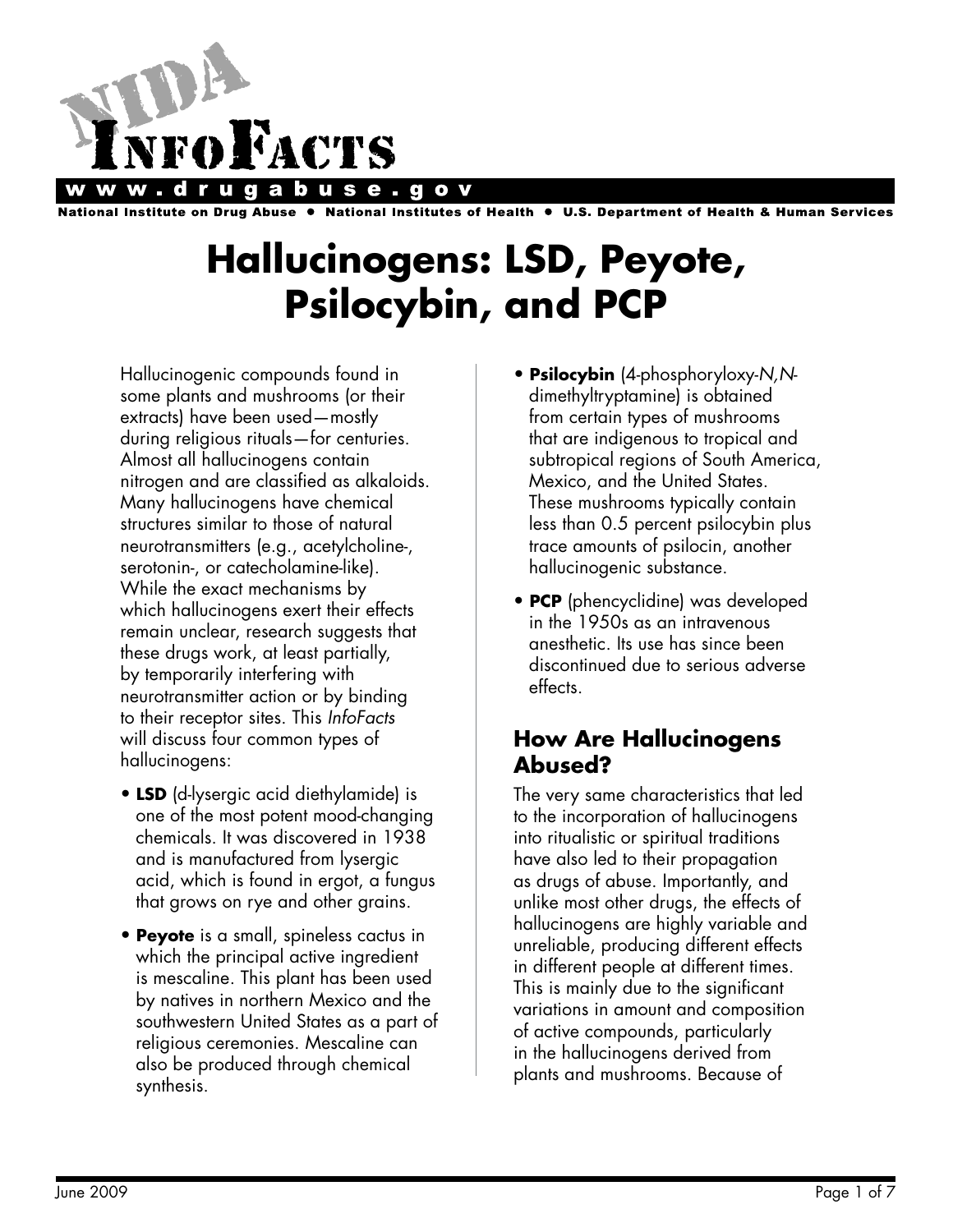

• National Institutes of Health • U.S. Department of Health & Human Services

their unpredictable nature, the use of hallucinogens can be particularly dangerous.

- **LSD** is sold in tablets, capsules, and, occasionally, liquid form; thus, it is usually taken orally. LSD is often added to absorbent paper, which is then divided into decorated pieces, each equivalent to one dose. The experiences, often referred to as "trips," are long; typically, they end after about 12 hours.
- **Peyote.** The top of the peyote cactus, also referred to as the crown, consists of disc-shaped buttons that are cut from the roots and dried. These buttons are generally chewed or soaked in water to produce an intoxicating liquid. The hallucinogenic dose of mescaline is about 0.3 to 0.5 grams, and its effects last about 12 hours. Because the extract is so bitter, some individuals prefer to prepare a tea by boiling the cacti for several hours.
- **Psilocybin.** Mushrooms containing psilocybin are available fresh or dried and are typically taken orally. Psilocybin (4-phosphoryloxy-*N,N*-dimethyltryptamine) and its biologically active form, psilocin (4-hydroxy-*N,N*-dimethyltryptamine), cannot be inactivated by cooking or freezing preparations. Thus, they may also be brewed as a tea or added to other foods to mask their bitter flavor. The effects of psilocybin, which appear within 20 minutes of ingestion, last approximately 6 hours.

• **PCP** is a white crystalline powder that is readily soluble in water or alcohol. It has a distinctive bitter chemical taste. PCP can be mixed easily with dyes and is often sold on the illicit drug market in a variety of tablet, capsule, and colored powder forms that are normally snorted, smoked, or orally ingested. For smoking, PCP is often applied to a leafy material such as mint, parsley, oregano, or marijuana. Depending upon how much and by what route PCP is taken, its effects can last approximately 4–6 hours.

## **How Do Hallucinogens Affect the Brain?**

LSD, peyote, psilocybin, and PCP are drugs that cause hallucinations, which are profound distortions in a person's perception of reality. Under the influence of hallucinogens, people see images, hear sounds, and feel sensations that seem real but are not. Some hallucinogens also produce rapid, intense emotional swings. LSD, peyote, and psilocybin cause their effects by initially disrupting the interaction of nerve cells and the neurotransmitter serotonin.<sup>1</sup> Distributed throughout the brain and spinal cord, the serotonin system is involved in the control of behavioral, perceptual, and regulatory systems, including mood, hunger, body temperature, sexual behavior, muscle control, and sensory perception. On the other hand, PCP acts mainly through a type of glutamate receptor in the brain that is important for the perception of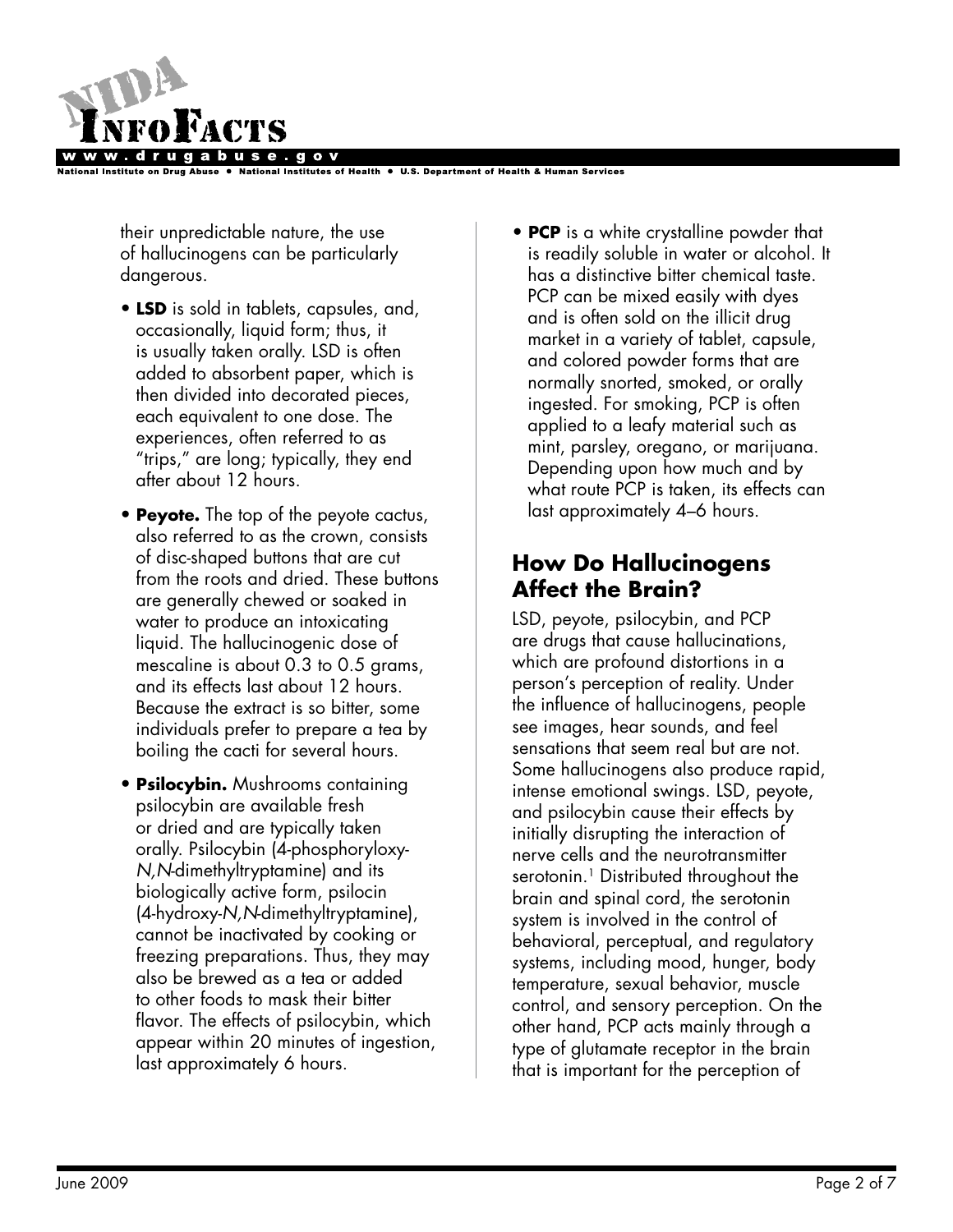

ational Institute on Drug Abuse ● National Institutes of Health ● U.S. Department of Health & Human Services

pain, responses to the environment, and learning and memory.

There have been no properly controlled research studies on the specific effects of these drugs on the *human* brain, but smaller studies and several case reports have been published documenting some of the effects associated with the use of hallucinogens.

• **LSD.** Sensations and feelings change much more dramatically than the physical signs in people under the influence of LSD. The user may feel several different emotions at once or swing rapidly from one emotion to another. If taken in large enough doses, the drug produces delusions and visual hallucinations. The user's sense of time and self is altered. Experiences may seem to "cross over" different senses, giving the user the feeling of hearing colors and seeing sounds. These changes can be frightening and can cause panic. Some LSD users experience severe, terrifying thoughts and feelings of despair, fear of losing control, or fear of insanity and death while using LSD.

LSD users can also experience flashbacks, or recurrences of certain aspects of the drug experience. Flashbacks occur suddenly, often without warning, and may occur within a few days or more than a year after LSD use. In some individuals, the flashbacks can persist and cause significant distress or impairment in social or occupational functioning,

a condition known as hallucinogeninduced persisting perceptual disorder (HPPD).

Most users of LSD voluntarily decrease or stop its use over time. LSD is not considered an addictive drug since it does not produce compulsive drugseeking behavior. However, LSD does produce tolerance, so some users who take the drug repeatedly must take progressively higher doses to achieve the state of intoxication that they had previously achieved. This is an extremely dangerous practice, given the unpredictability of the drug. In addition, cross-tolerance between LSD and other hallucinogens has been reported.

- **Peyote.** The long-term residual psychological and cognitive effects of mescaline, peyote's principal active ingredient, remain poorly understood. A recent study found no evidence of psychological or cognitive deficits among Native Americans that use peyote regularly in a religious setting.2 It should be mentioned, however, that these findings may not generalize to those who repeatedly abuse the drug for recreational purposes. Peyote abusers may also experience flashbacks.
- **Psilocybin.** The active compounds in psilocybin-containing "magic" mushrooms have LSD-like properties and produce alterations of autonomic function, motor reflexes, behavior, and perception.3 The psychological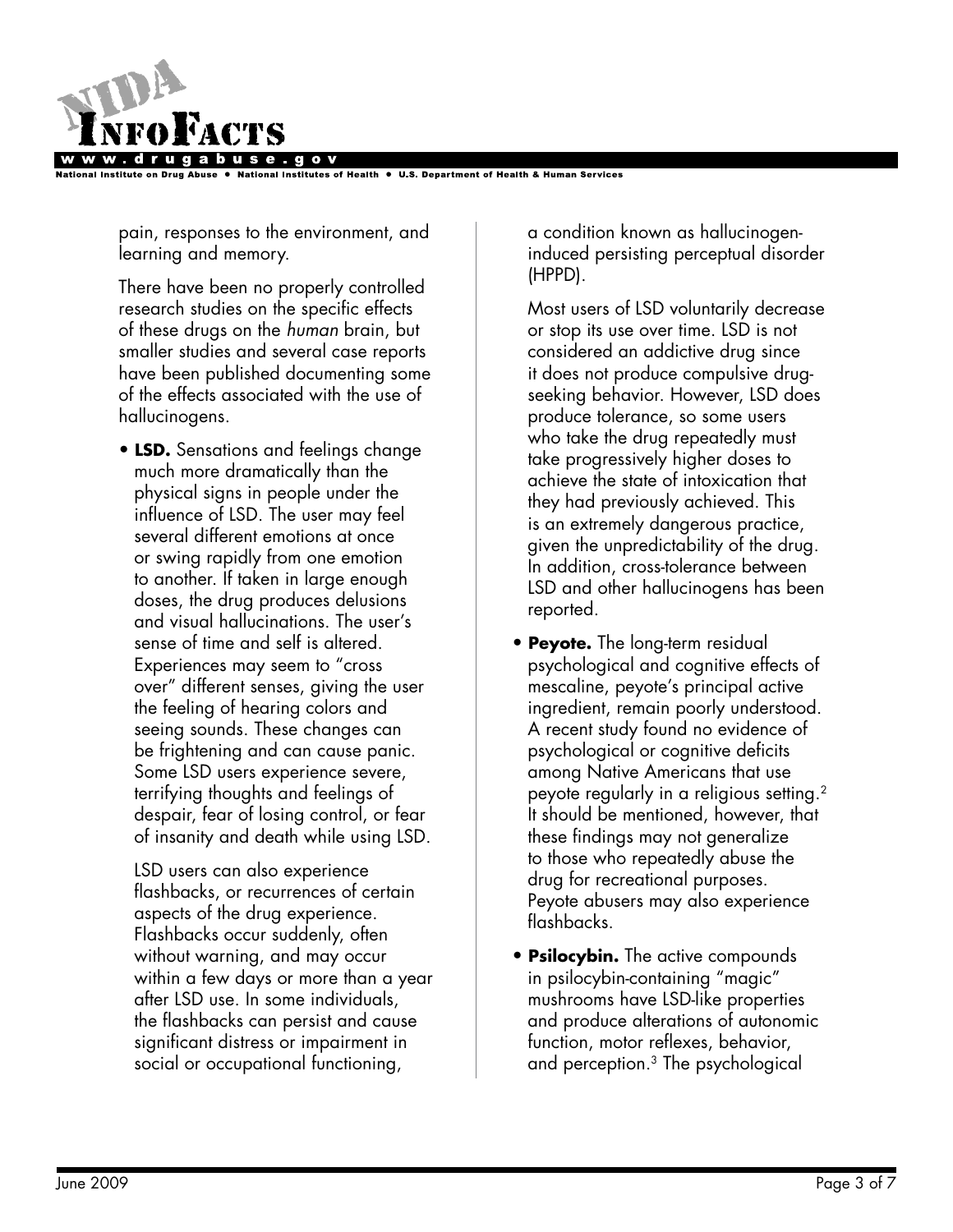

• National Institutes of Health • U.S. Department of Health & Human Services

consequences of psilocybin use include hallucinations, an altered perception of time, and an inability to discern fantasy from reality. Panic reactions and psychosis also may occur, particularly if a user ingests a large dose. Long-term effects such as flashbacks, risk of psychiatric illness, impaired memory, and tolerance have been described in case reports.

- **PCP.** The use of PCP as an approved anesthetic in humans was discontinued in 1965 because patients often became agitated, delusional, and irrational while recovering from its anesthetic effects. PCP is a "dissociative drug," meaning that it distorts perceptions of sight and sound and produces feelings of detachment (dissociation) from the environment and self. First introduced as a street drug in the 1960s, PCP quickly gained a reputation as a drug that could cause bad reactions and was not worth the risk. However, some abusers continue to use PCP due to the feelings of strength, power, and invulnerability as well as a numbing effect on the mind that PCP can induce. Among the adverse psychological effects reported are
	- o Symptoms that mimic schizophrenia, such as delusions, hallucinations, paranoia, disordered thinking, and a sensation of distance from one's environment.
	- o Mood disturbances: Approximately 50 percent of individuals brought to

emergency rooms because of PCPinduced problems—related to use within the past 48 hours—report significant elevations in anxiety symptoms.4

- o People who have abused PCP for long periods of time have reported memory loss, difficulties with speech and thinking, depression, and weight loss. These symptoms can persist up to one year after stopping PCP abuse.
- o Addiction: PCP *is* addictive—its repeated abuse can lead to craving and compulsive PCP-seeking behavior, despite severe adverse consequences.

## **What Other Adverse Effects Do Hallucinogens Have on Health?**

Unpleasant adverse effects as a result of the use of hallucinogens are not uncommon. These may be due to the large number of psychoactive ingredients in any single source of hallucinogen.3

• **LSD.** The effects of LSD depend largely on the amount taken. LSD causes dilated pupils; can raise body temperature and increase heart rate and blood pressure; and can cause profuse sweating, loss of appetite, sleeplessness, dry mouth, and tremors.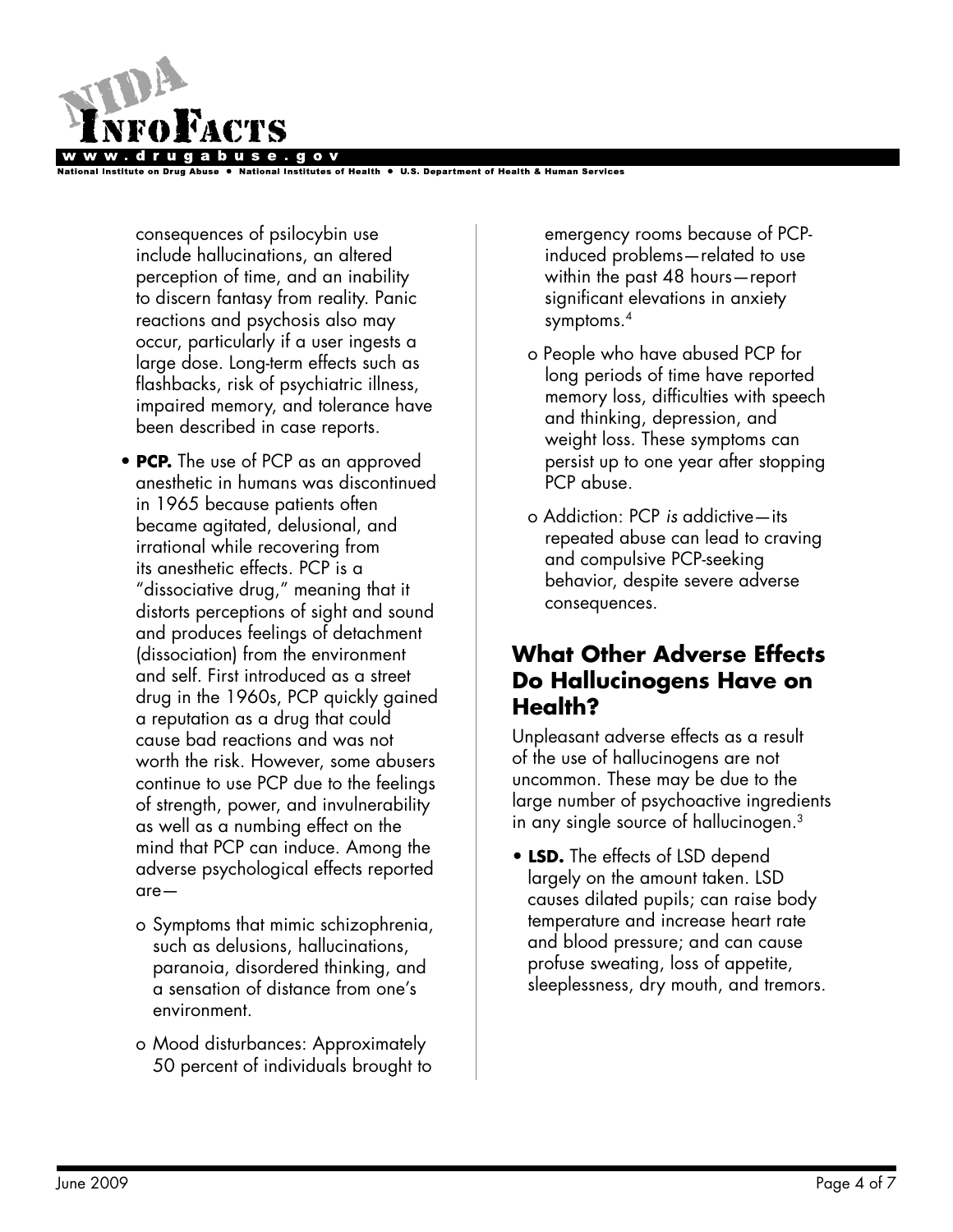

ational Institute on Drug Abuse ● National Institutes of Health ● U.S. Department of Health & Human Services

- **Peyote.** Its effects can be similar to those of LSD, including increased body temperature and heart rate, uncoordinated movements (ataxia), profound sweating, and flushing. The active ingredient mescaline has also been associated, in at least one report, to fetal abnormalities.<sup>5</sup>
- **Psilocybin.** It can produce muscle relaxation or weakness, ataxia, excessive pupil dilation, nausea, vomiting, and drowsiness. Individuals who abuse psilocybin mushrooms also risk poisoning if one of many existing varieties of poisonous mushrooms is incorrectly identified as a psilocybin mushroom.
- **PCP.** At low to moderate doses, physiological effects of PCP include a slight increase in breathing rate and a pronounced rise in blood pressure and pulse rate. Breathing becomes shallow; flushing and profuse sweating, generalized numbness of the extremities, and loss of muscular coordination may occur.

At high doses, blood pressure, pulse rate, and respiration drop. This may be accompanied by nausea, vomiting, blurred vision, flicking up and down of the eyes, drooling, loss of balance, and dizziness. PCP abusers are often brought to emergency rooms because of overdose or because of the drug's severe untoward psychological effects. While intoxicated, PCP abusers may become violent or suicidal and are therefore dangerous to themselves

and others. High doses of PCP can also cause seizures, coma, and death (though death more often results from accidental injury or suicide during PCP intoxication). Because PCP can also have sedative effects, interactions with other central nervous system depressants, such as alcohol and benzodiazepines, can also lead to coma.

## **What Treatment Options Exist?**

Treatment for alkaloid hallucinogen (such as psilocybin) intoxication—which is mostly symptomatic—is often sought as a result of bad "trips," during which a patient may, for example, hurt him- or herself.<sup>6</sup> Treatment is usually supportive: provision of a quiet room with little sensory stimulation. Occasionally, benzodiazepines are used to control extreme agitation or seizures.

There is very little published data on treatment outcomes for PCP intoxication. Doctors should consider that acute adverse reactions may be the result of drug synergy with alcohol.7 Current research efforts to manage a lifethreatening PCP overdose are focused on a passive immunization approach through the development of anti-PCP antibodies.8 There are no specific treatments for PCP abuse and addiction, but inpatient and/or behavioral treatments can be helpful for patients with a variety of addictions, including that to PCP.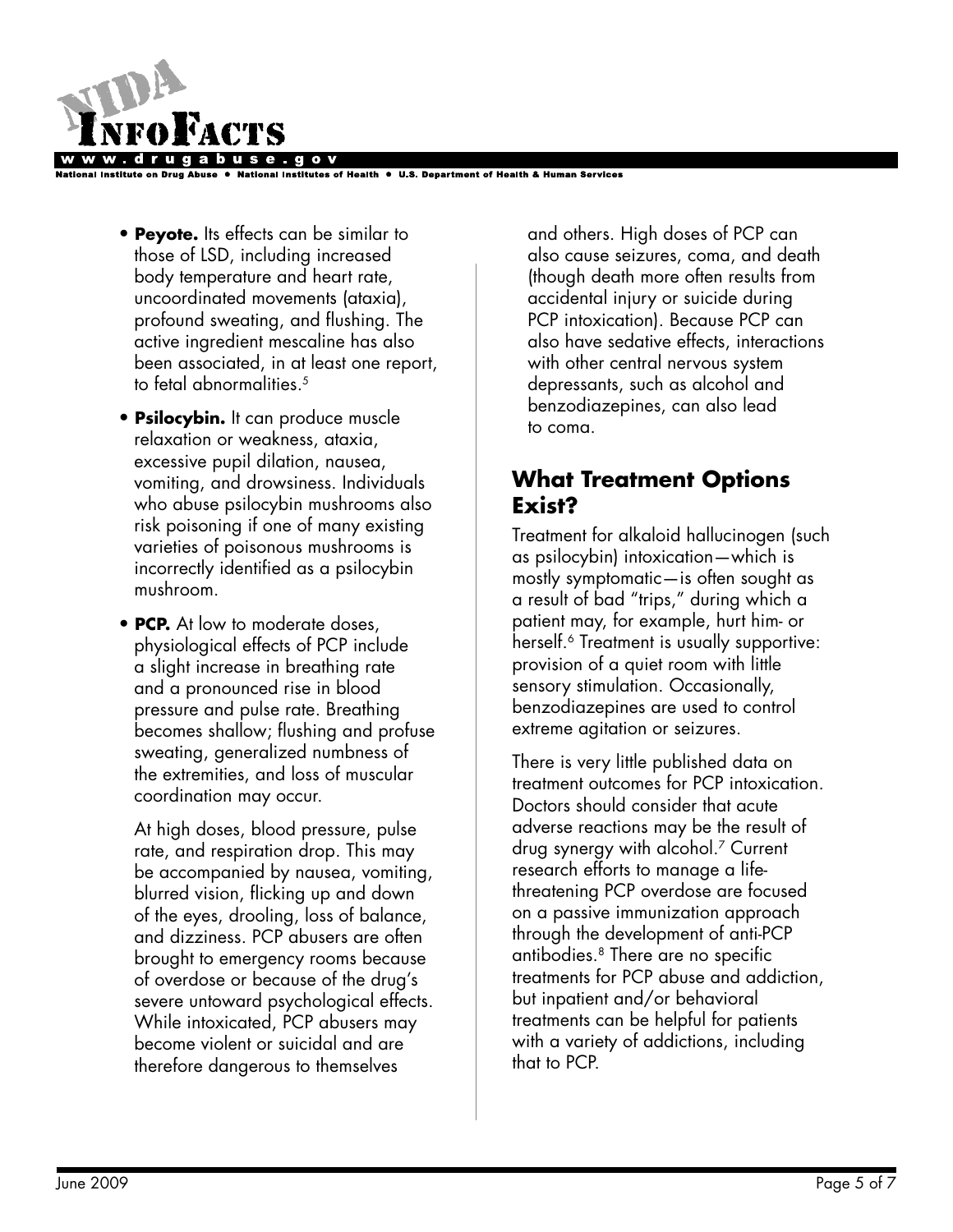

• National Institutes of Health • U.S. Department of Health & Human Services ational Institute on Drug Abuse

## **How Widespread Is the Abuse of Hallucinogens?**

According to the National Survey on Drug Use and Health (NSDUH),† there were approximately 1.1 million persons aged 12 or older in 2007 who reported using hallucinogens for the first time within the past 12 months.

## *LSD*

#### **Monitoring the Future Survey††**

There were no significant changes in LSD use from 2007 to 2008 for most prevalence periods among the 8th-,10th-, and 12th-graders surveyed; however, there was a significant increase in pastmonth use of LSD among 12th-graders. Perceived risk of harm from taking LSD regularly decreased among 12th-graders (from 67.3 percent in 2007 to 63.6 percent in 2008). No other changes were significant, but longer term trends indicate a steady decline in perceived harmfulness of LSD in all three grades. Such changes in attitude could signal a subsequent increase in use, an outcome that would be of great concern after the large decreases seen since the mid-1990s, when LSD use peaked among youth.

| <b>LSD Use by Students</b><br><b>2008 Monitoring the Future Survey</b> |                  |            |            |
|------------------------------------------------------------------------|------------------|------------|------------|
|                                                                        | <b>8th Grade</b> | 10th Grade | 12th Grade |
| Lifetime <sup>†††</sup>                                                | 1.9%             | 2.6%       | 4.0%       |
| Past Year                                                              | 1.3%             | 1.8%       | 2.7%       |
| Past Month                                                             | 0.5%             | 0.7%       | 1.1%       |

#### **National Survey on Drug Use and Health†**

In 2007, more than 22.7 million persons aged 12 or older reported they had used LSD in their lifetime (9.1 percent); however, fewer than 620,000 had used the drug in the past year. There was no change between 2006 and 2007 in the number of past-year initiates of LSD.

## *Peyote and Psilocybin*

It is difficult to gauge the extent of use of these hallucinogens because most data sources that quantify drug use exclude these drugs. The Monitoring the Future survey†† reported in 2008 that 7.8 percent of high school seniors had used hallucinogens other than LSD—a group that includes peyote, psilocybin, and others—at least once in their lifetime. Past-year use was reported to be 5 percent.

## *PCP*

### **Monitoring the Future Survey††**

In 2008, 1.8 percent of high school seniors reported lifetime††† use of PCP; past-year use was reported by 1.1 percent of seniors; and past-month use was reported by 0.6 percent. Data on PCP use by 8th- and 10th-graders are not available.